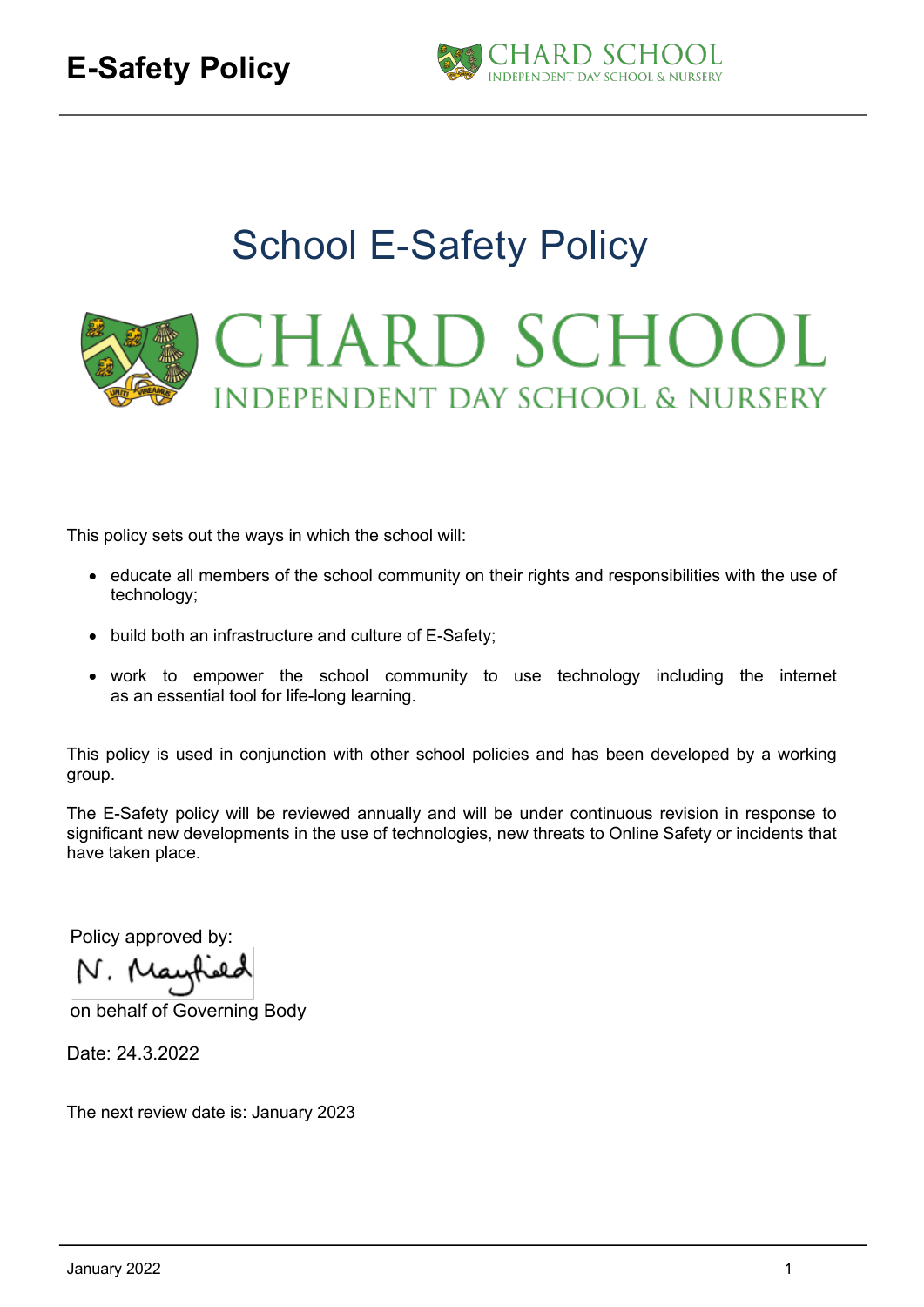

#### **Contents**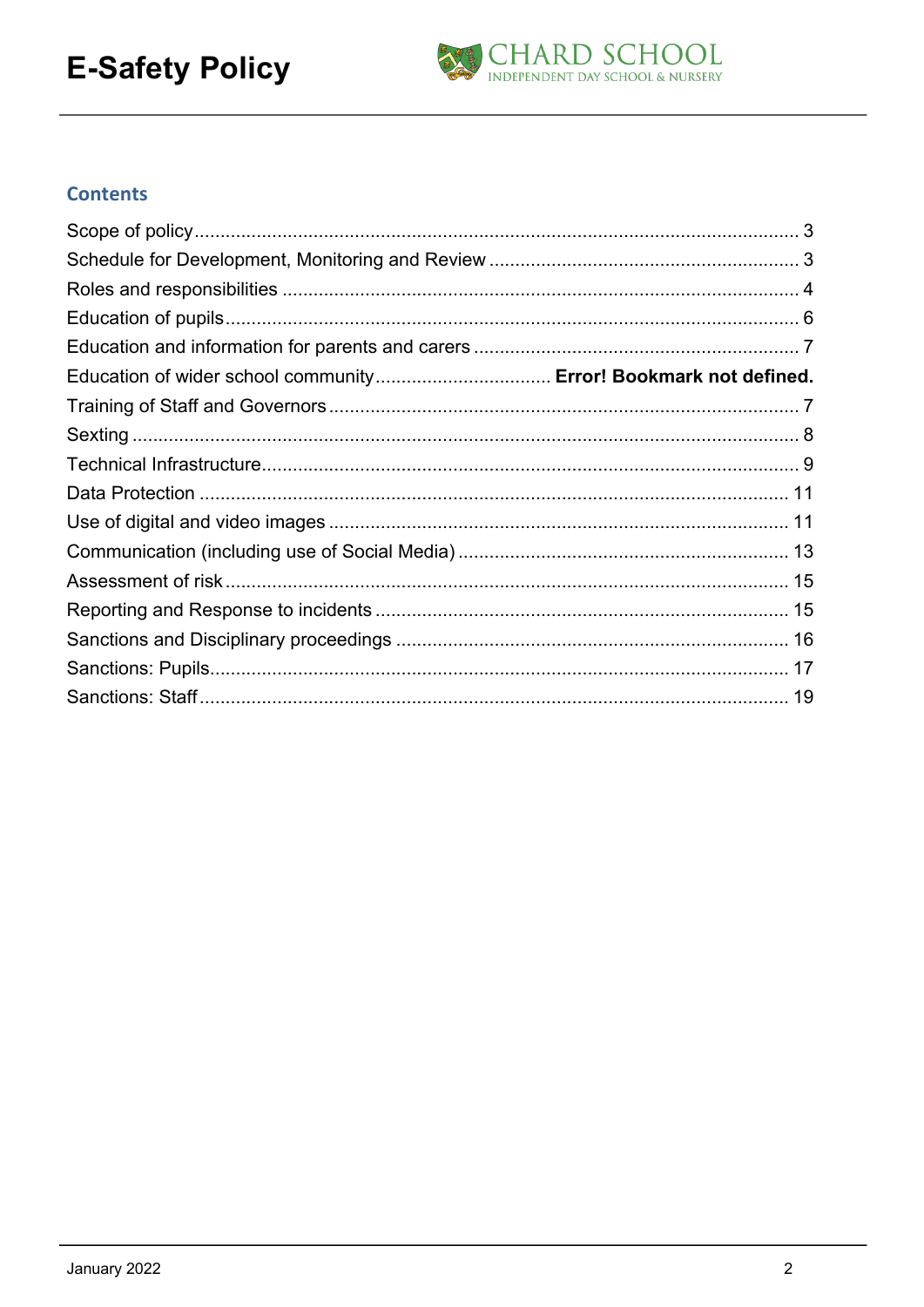

#### **Scope of policy**

This policy applies to all members of the school community, including staff, pupils, volunteers, parents/carers, visitors and community users.

The Education and Inspections Act 2006 empowers Headteachers, to such extent as is reasonable, to regulate the behaviour of pupils when they are off the school site and empowers members of staff to impose disciplinary penalties for inappropriate behaviour. This is pertinent to incidents such as cyberbullying and inappropriate use of social networking by pupils and staff, which may take place out of school, but are linked to membership of the school.

Keeping Children Safe in Education 2021 <sup>1</sup>sets out specific responsibilities for governing bodies to ensure:

- children are taught about online safety (para 68)
- appropriate filters and appropriate monitoring systems are in place (para 67)

The school will manage Online Safety as described within this policy and associated behaviour and anti-bullying policies, and will inform parents and carers of known incidents of inappropriate Online Safety behaviour that take place in and out of school.

#### **Schedule for Development, Monitoring and Review**

The implementation of the Online Safety Policy will be monitored by an Online Safety working group, and reporting to the Governors annually.

The Online Safety working group will be made up of Jonathan Goodman (Teacher of ICT), Katie Hill – Head Teacher & Emma Sherman (Safeguarding Governor)

The impact of the policy will be monitored by the Online Safety working group by looking at:

- the log of reported incidents recorded on Cause for Concern sheets
- the internet monitoring log TME
- surveys or questionnaires of learners, staff, parents and carers
- other documents and resources
- future developments

1

https://assets.publishing.service.gov.uk/government/uploads/system/uploads/attachment\_data/file/707761/K eeping Children Safe in Education - September 2018.pdf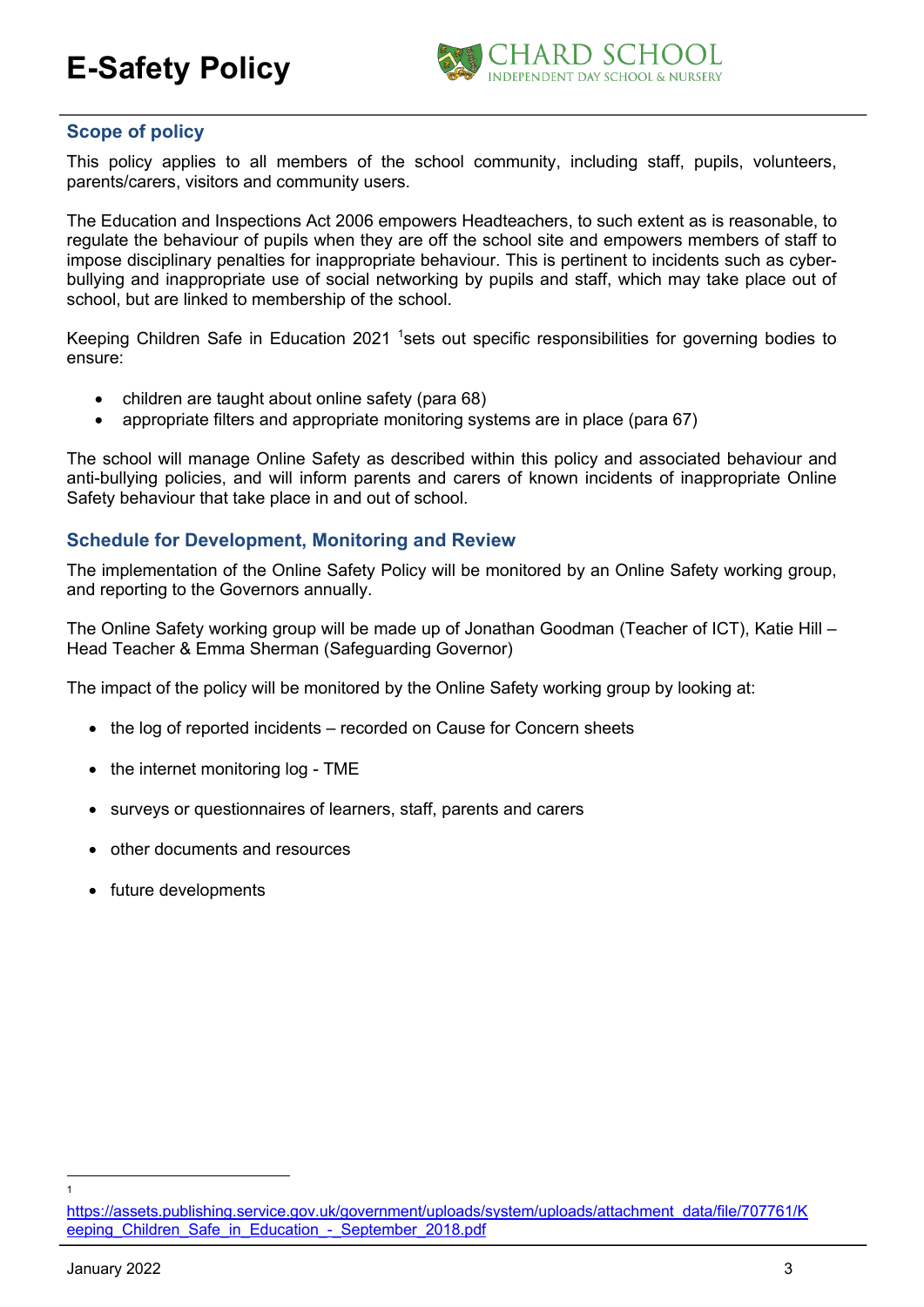

#### **Roles and responsibilities**

The Headteacher and Governors oversee the safe use of technology when children and learners are in their care and act immediately if they are concerned about bullying, radicalisation or other aspects of children's well-being. They are responsible for ensuring the safety (including online and the prevention of being drawn into terrorism) of all members of the school community. They have concern for the online reputation of the school.

The ICT Teacher will work with the Headteacher/ Designated Safeguarding Lead (DSL), to have an overview of the serious child protection issues that arise from sharing of personal data, access to illegal or inappropriate materials (including extremism and radicalisation, inappropriate online contact with adults, potential or actual incidents of grooming and cyber-bullying.

An Online Safety working group will work with the ICT Teacher to implement and monitor the E - Safety Policy and AUPs (Acceptable User Policies). This group is made up of ICT Teacher, Designated Safeguarding Lead (DSL), Safeguarding Governor and Student Council. Pupils are an important part of this group to contribute their knowledge and use of technology. They meet on a termly basis.

| <b>Role</b>                           | <b>Responsibility</b>                                                                                                                                                                        |
|---------------------------------------|----------------------------------------------------------------------------------------------------------------------------------------------------------------------------------------------|
| <b>Governors</b>                      | Monitor the effectiveness of the Online Safety Policy<br>$\bullet$                                                                                                                           |
|                                       | Delegate a governor to act as Safeguarding Governor<br>$\bullet$                                                                                                                             |
|                                       | Safeguarding Governor works with the DSL to carry out regular monitoring and<br>$\bullet$<br>report to Governors                                                                             |
|                                       | Verify that the filtering, monitoring and or supervision systems are in place to<br>$\bullet$<br>identify children accessing or trying to access harmful and inappropriate content<br>online |
| Head<br>Teacher                       | Ensure that all staff receive suitable CPD to carry out their Online Safety roles<br>$\bullet$<br>including online risks of extremism and radicalisation                                     |
|                                       | Create a culture where staff and learners feel able to report incidents<br>$\bullet$                                                                                                         |
|                                       | Ensure that there is a progressive Online Safety curriculum in place<br>$\bullet$                                                                                                            |
|                                       | Ensure that there is a system in place for monitoring Online Safety<br>$\bullet$                                                                                                             |
|                                       | Follow correct procedure in the event of a serious Online Safety allegation being<br>$\bullet$<br>made against a member of staff or pupil                                                    |
|                                       | Inform the local authority about any serious Online Safety issues<br>$\bullet$                                                                                                               |
|                                       | Ensure that the school infrastructure/network is as safe and secure as possible<br>$\bullet$                                                                                                 |
|                                       | Ensure that policies and procedures approved within this policy are implemented<br>$\bullet$                                                                                                 |
|                                       | Annually review Online Safety with the Online Safety Working Group.<br>$\bullet$                                                                                                             |
| <b>ICT Teacher</b>                    | Jonathan Goodman lead the Online Safety working group.<br>$\bullet$                                                                                                                          |
|                                       | Coordinate work with the school's Designated Safeguarding Lead (DSL)<br>$\bullet$                                                                                                            |
|                                       | Log, manage and inform others of Online Safety incidents and how they have been<br>$\bullet$<br>resolved where this is appropriate                                                           |
|                                       | Lead the establishment and review of Online Safety policies and documents<br>$\bullet$                                                                                                       |
|                                       | Lead and monitor a progressive Online Safety curriculum for pupils.<br>$\bullet$                                                                                                             |
|                                       | Ensure all staff are aware of the procedures outlined in policies relating to Online<br>$\bullet$<br>Safety                                                                                  |
|                                       | Provide training and advice for staff - JG & TME<br>$\bullet$                                                                                                                                |
|                                       | Meet with Senior Leadership Team and Safeguarding Governor to regularly discuss<br>$\bullet$<br>incidents and developments                                                                   |
| <b>Teaching</b>                       | Participate in any training and awareness raising sessions<br>$\bullet$                                                                                                                      |
| and<br><b>Support</b><br><b>Staff</b> | Read, understand, sign and act in accordance with the AUP and Online Safety<br>$\bullet$<br>Policy                                                                                           |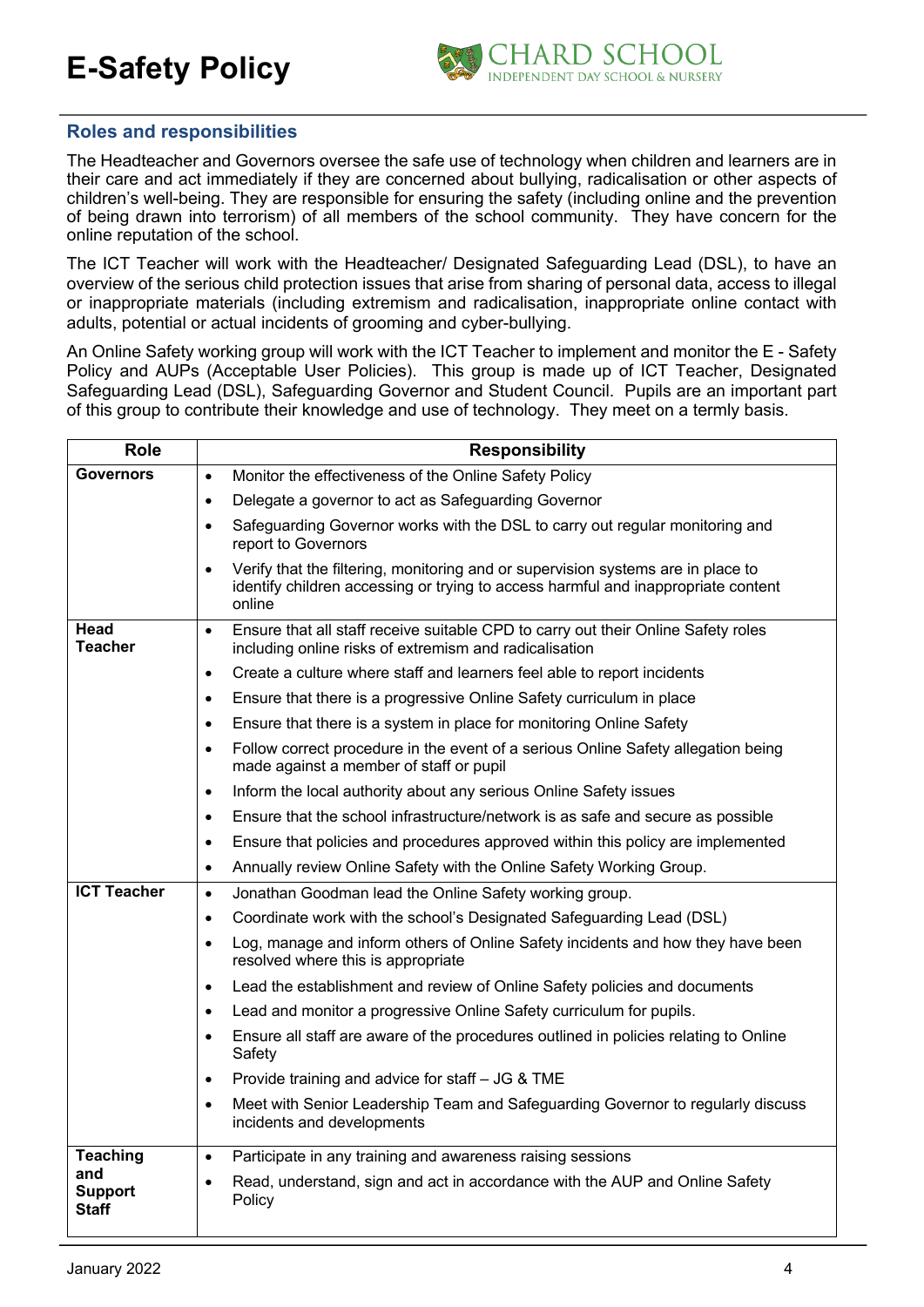

|                                     | Report any suspected misuse or concerns to the ICT teacher, Designated<br>$\bullet$<br>Safeguarding Lead (DSL) and check this has been recorded                                                                                                                   |
|-------------------------------------|-------------------------------------------------------------------------------------------------------------------------------------------------------------------------------------------------------------------------------------------------------------------|
|                                     | Provide appropriate Online Safety learning opportunities as part of a progressive<br>$\bullet$<br>Online Safety curriculum                                                                                                                                        |
|                                     | Model the safe, positive and purposeful use of technology<br>$\bullet$                                                                                                                                                                                            |
|                                     | Monitor the use of technology in lessons, extracurricular and extended school<br>$\bullet$<br>activities                                                                                                                                                          |
|                                     | Demonstrate consistently high standards of personal and professional conduct<br>$\bullet$<br>especially in relation to use of social networks, making sure that these are in line<br>with school ethos and policies, including at the time of a Critical Incident |
| <b>Pupils</b>                       | Report concerns for themselves or others<br>$\bullet$                                                                                                                                                                                                             |
|                                     | Make informed and positive choices when using technology in school and outside<br>$\bullet$<br>school, considering the effect on themselves and others                                                                                                            |
| <b>Parents and</b><br><b>Carers</b> | Discuss Online Safety issues with their child(ren) and monitor their home use of<br>$\bullet$<br>technology (including tablets, mobile phones and games devices) and the internet                                                                                 |
|                                     | Keep up to date with issues through newsletters and other opportunities<br>$\bullet$                                                                                                                                                                              |
|                                     | Inform teacher / Headteacher of any Online Safety concerns<br>$\bullet$                                                                                                                                                                                           |
|                                     | Use formal channels to raise matters of concern about their child(ren)'s education<br>$\bullet$                                                                                                                                                                   |
|                                     | Maintain responsible standards when referring to the school on social media<br>$\bullet$                                                                                                                                                                          |
| <b>TME</b>                          | Ensure the school's ICT infrastructure is as secure as possible and is protected<br>$\bullet$<br>from misuse or malicious attack                                                                                                                                  |
|                                     | Ensure users may only access the school network using an approved password<br>$\bullet$                                                                                                                                                                           |
|                                     | Maintain and inform the Senior Leadership Team of issues relating to filtering<br>$\bullet$                                                                                                                                                                       |
|                                     | Keep up to date with Online Safety technical information and update others as<br>$\bullet$<br>relevant                                                                                                                                                            |
|                                     | Ensure use of the network is regularly monitored in order that any misuse can be<br>$\bullet$<br>reported to the DSL for investigation                                                                                                                            |
|                                     | Ensure monitoring systems are implemented and updated<br>$\bullet$                                                                                                                                                                                                |
|                                     | Ensure all security updates are applied (including anti-virus and Windows)<br>$\bullet$                                                                                                                                                                           |
| <b>Community</b><br><b>Users</b>    | Sign and follow the Guest/Staff AUP before being provided with access to school<br>$\bullet$<br>systems                                                                                                                                                           |
|                                     | Demonstrate appropriate standards of personal and professional conduct in line<br>$\bullet$<br>with the AUP                                                                                                                                                       |
|                                     | Use the Online Compass tool to review Online Safety<br>$\bullet$                                                                                                                                                                                                  |
|                                     |                                                                                                                                                                                                                                                                   |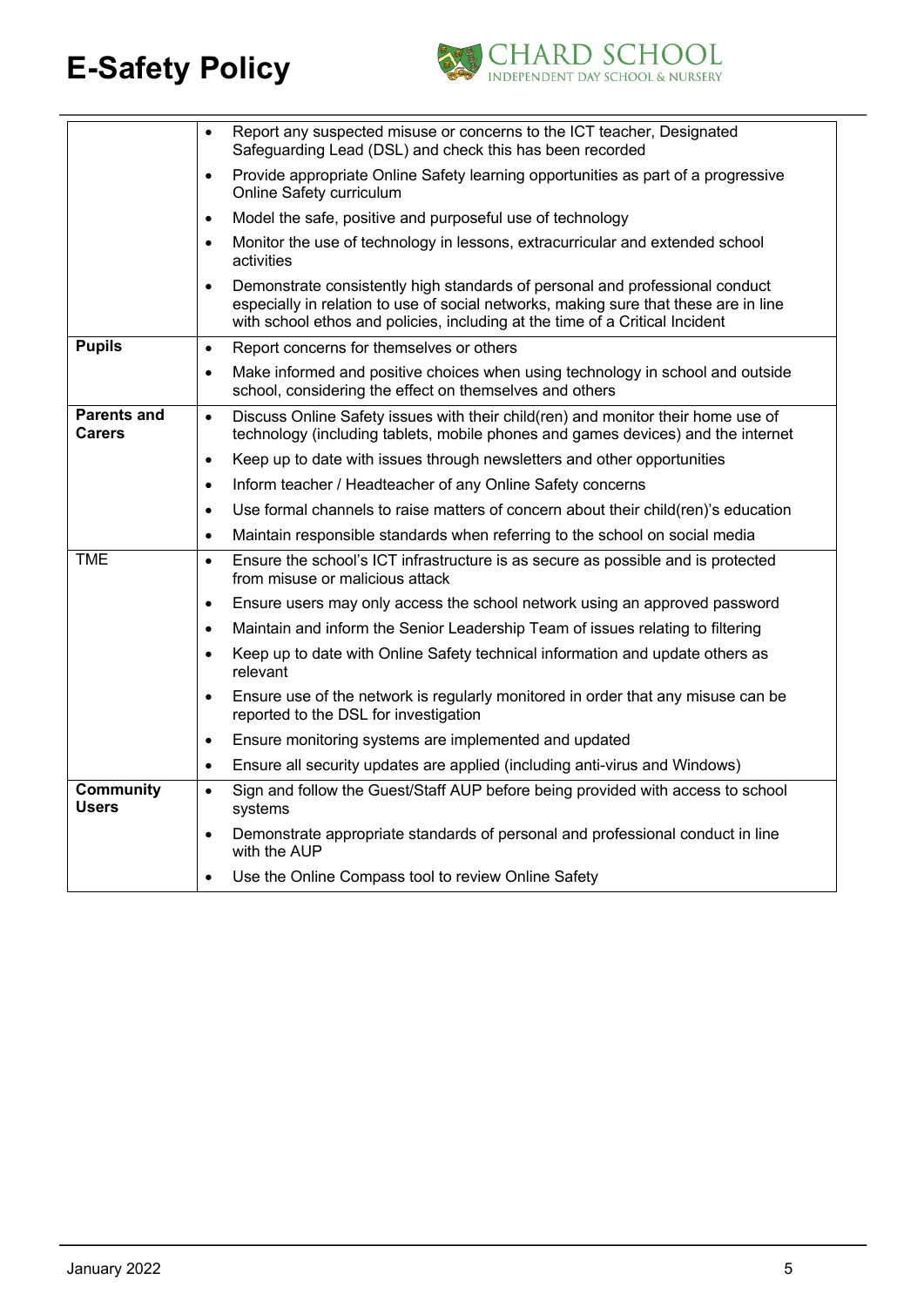

#### **Education of pupils**

*'Children are taught about safeguarding, including online, through teaching and learning opportunities, as part of providing a broad and balanced curriculum.'*

*Keeping Children Safe 2021*

A progressive planned Online Safety education programme takes place through discrete lessons and across the curriculum, for all children in all years, and is regularly revisited. Within this:

- Key Online Safety messages are reinforced through assemblies, Safer Internet Week (February), anti-bullying week (November)
- pupils are taught to keep themselves safe online and to be responsible in their use of different technologies
- pupils are guided to use age appropriate search engines for research activities. Staff are vigilant in monitoring the content of the websites visited and encourage pupils to use specific search terms to reduce the likelihood of coming across unsuitable material
- in lessons where internet use is pre-planned and where it is reasonable, pupils are quided to sites checked as suitable for their use and processes are in place for dealing with any unsuitable material that is found in internet searches
- pupils are taught to be critically aware of the content they access online, including recognition of bias and extreme or commercial content. They are guided to validate the accuracy and reliability of information
- pupils are taught to acknowledge the source of information used and to respect copyright when using material accessed on the internet
- the ICT Teacher maintains and passes on knowledge of current concerns to be included within learning experiences
- pupils are provided with opportunities to influence the online safety curriculum
- pupils are educated to recognise and respond appropriately to 'different forms of bullying, including cyber-bullying' and given opportunities to support each other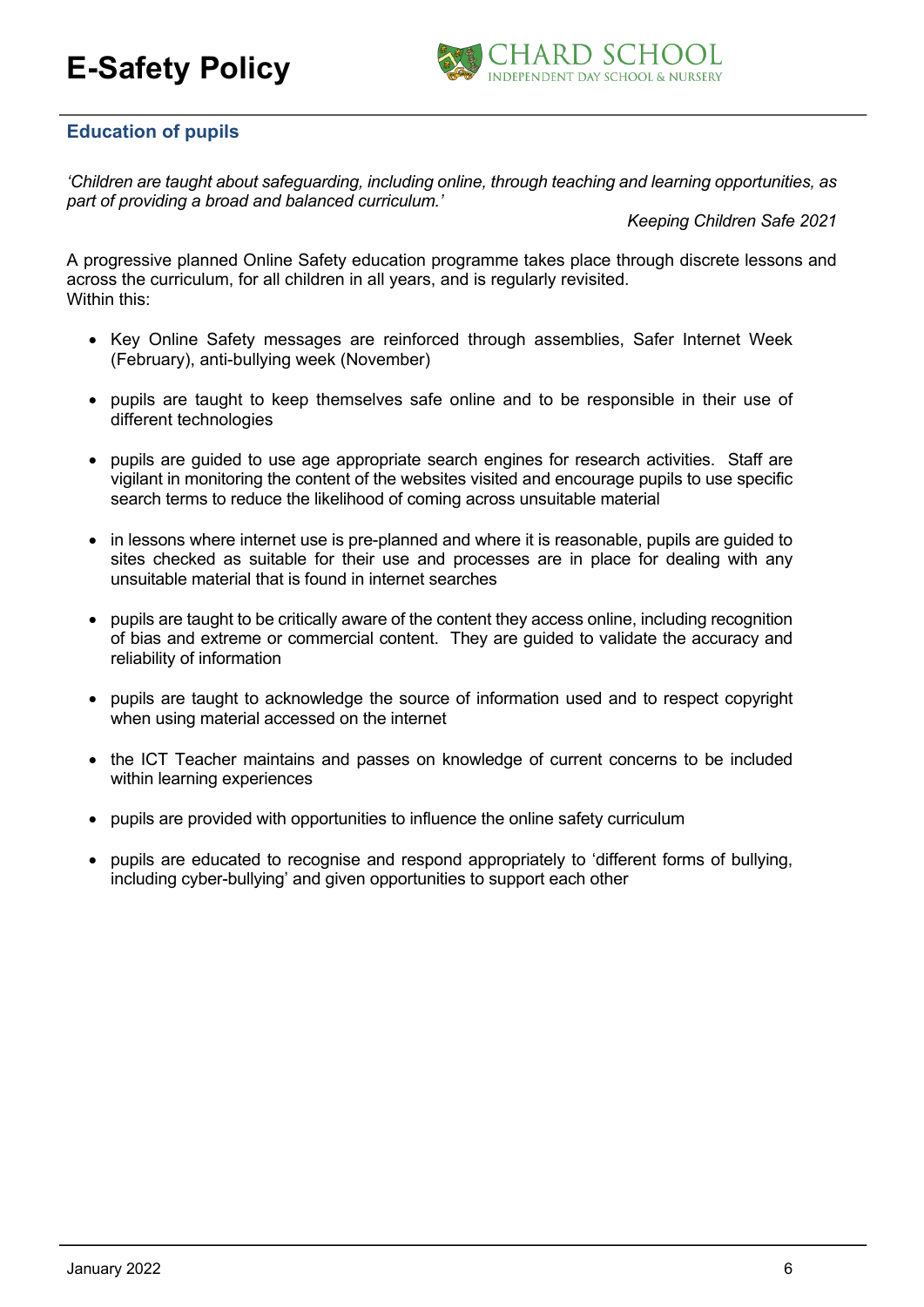

#### **Education and information for parents and carers**

Parents and carers will be informed about the ways the internet and technology is used in school. They have a critical role to play in supporting their children with managing Online Safety risks at home, reinforcing key messages about Online Safety and regulating their home experiences. The school supports parents and carers to do this by:

- providing regular newsletter items and appropriate support materials
- raising awareness through activities planned by pupils
- inviting parents to attend Online Safety assemblies or other meetings as appropriate
- providing and maintaining links to up to date information on the school website

#### **Training of Staff and Governors**

There is a planned programme of Online Safety training for all staff and governors to ensure they understand their responsibilities, as outlined in this, and the AUPs. This includes:

- all staff knowing the Designated Safeguarding Lead and the ICT Teacher and their responsibilities
- an annual audit of the Online Safety training needs of **all** staff
- **all** new staff and governors receiving Online Safety training as part of their induction programme
- providing information to supply and student teachers on the school's Online Safety procedures
- the ICT Teacher receiving regular updates through attendance at training sessions and by reviewing regular Online Safety newsletters from the LA
- this Online Safety Policy and its updates being shared and discussed in staff meetings and in Governor meetings
- the ICT Teacher providing training within safeguarding training and as specific online safety updates and reviews
- the ICT Teacher providing guidance as required to individuals and seeking TME support on issues
- staff and governors are made aware of the Professionals Online Safety Helpline (POSH) 0344 381 4772

#### **Online bullying**

Online bullying (along with all other forms of bullying) of any member of the school community will not be tolerated. Full details are set out in the school's policy on anti-bullying and behaviour.

The school will follow procedures in place to support anyone in the school community affected by online bullying.

Pupils and staff are made aware of a range of ways of reporting concerns about online bullying. This may be by; telling a trusted adult, Childline App and phone number 0800 1111.

Pupils, staff and parents and carers are informed of their responsibilities to report any incidents of online bullying and advised to keep electronic evidence.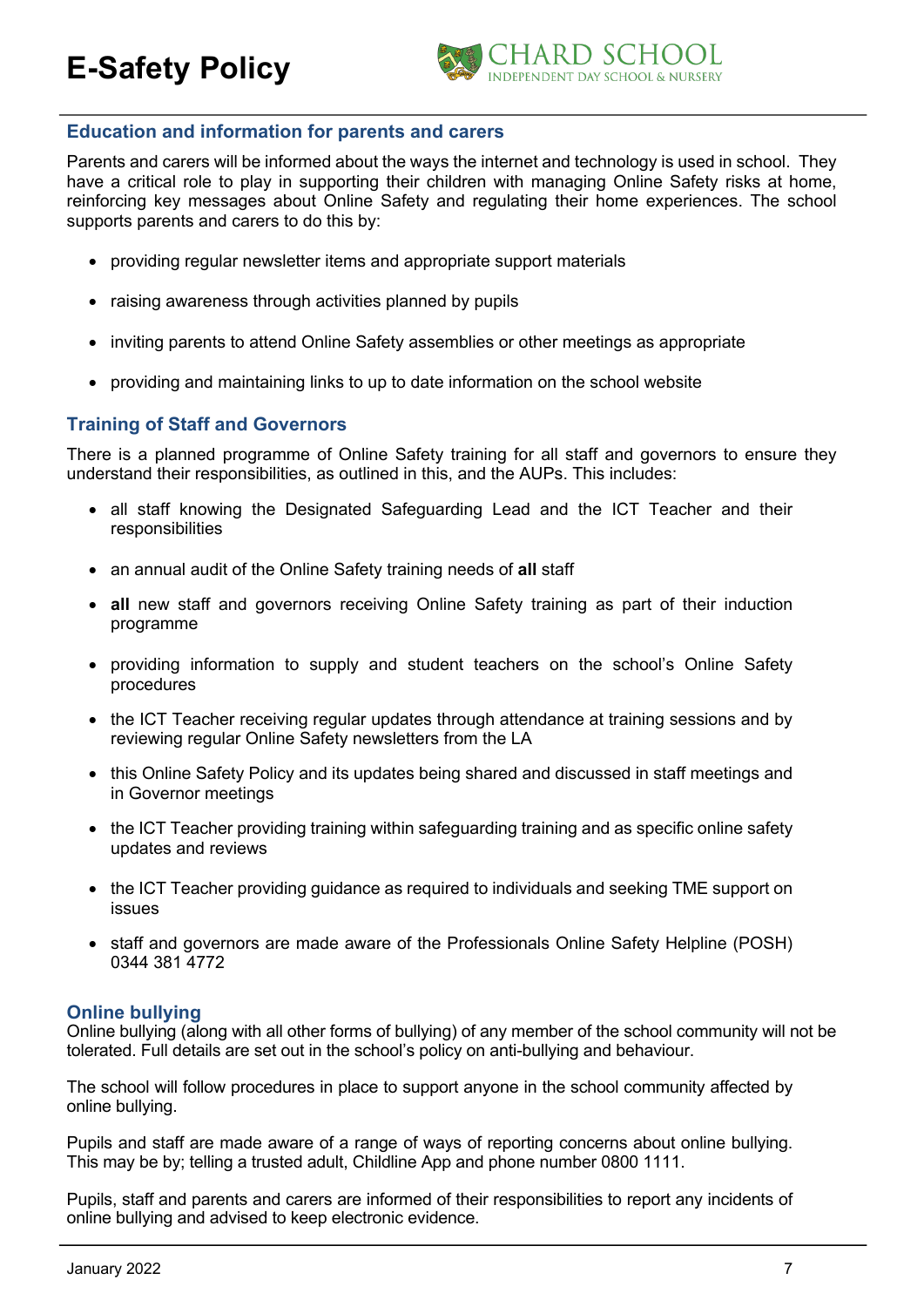

All incidents of online bullying reported to the school will be recorded by the school.

The school will follow procedures to investigate incidents or allegations of online bullying.

The school will take steps where possible and appropriate, to identify the bully. This may include examining school system logs, identifying and interviewing possible witnesses, and contacting the service provider and the police.

Pupils, staff and parents and carers will be required to work with the school to support the approach to online bullying and the school's Online Safety ethos.

Sanctions for those involved in online bullying will follow those for other bullying incidents as indicated in the schools Behaviour Policy and may include:

- the bully being asked to remove any material deemed to be inappropriate or the service provider being contacted to remove content if the bully refuses or is unable to delete content
- internet access being suspended at the school for a period of time.
- the parent and carers of pupils being informed
- the police being contacted if a criminal offence is suspected

#### **Sexting**

The school will provide appropriate support for sexting incidents which take place in and out of school. Within school, any device which has an illegal image of a child under 18, or is suspected of having such an image, will be secured and switched off. This will then be reported to the Designated Safeguarding Lead (DSL). An individual member of staff will not investigate, delete or pass on the image. The Designated Safeguarding Lead (DSL) will record any incident of sexting and the actions taken in line with advice from Somerset Safeguarding Board.

#### **Prevent**

The school works to ensure children are safe from terrorist and extremist material when accessing the internet on the premises. Appropriate levels of filtering are in place through a managed filtering service which includes terms related to terrorism. Appropriate monitoring of internet use will identify attempts to access such material. Children are educated to evaluate information accessed with a reporting procedure that identifies inappropriate sites so that action, including blocking, can be put into place.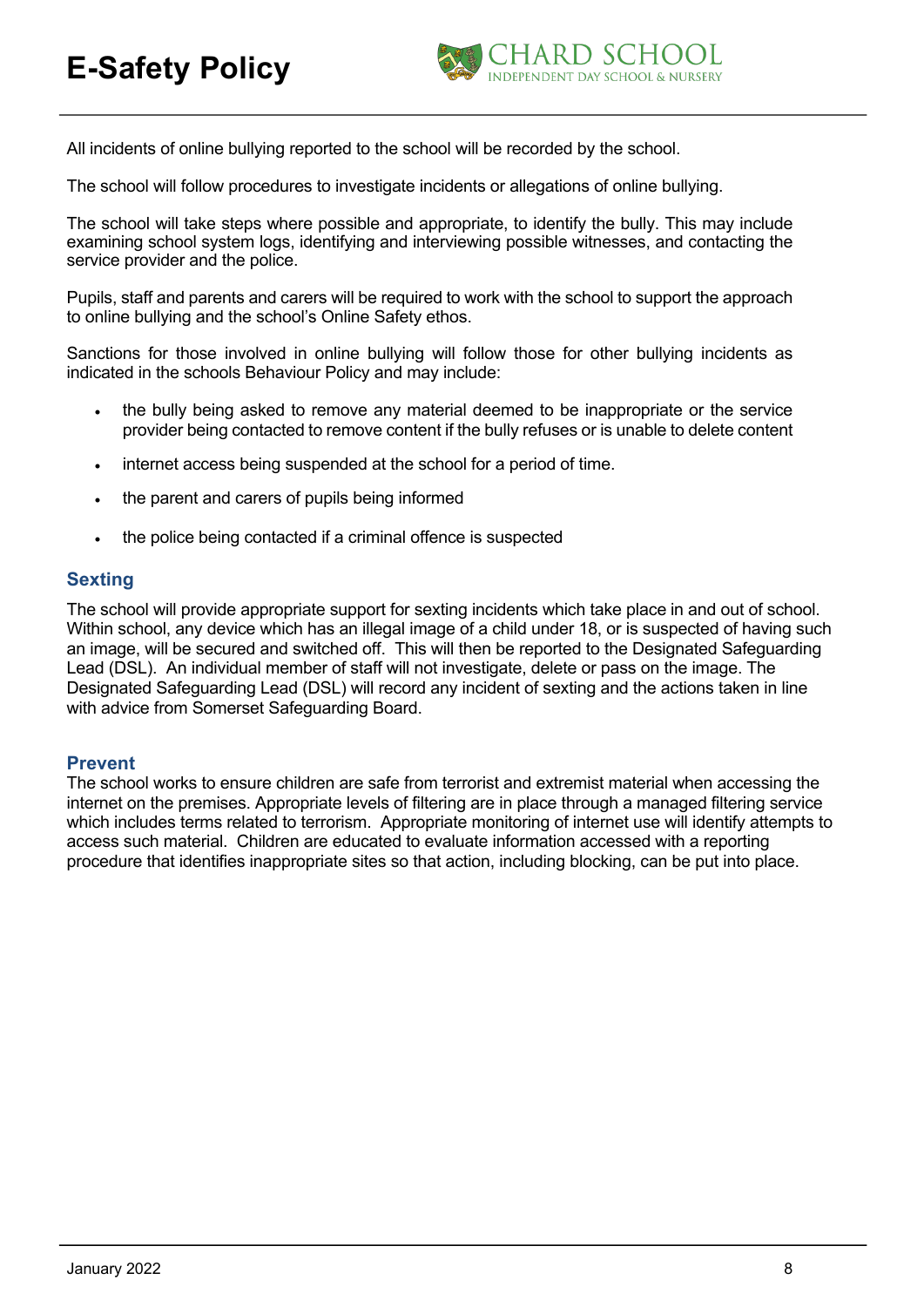

#### **Technical Infrastructure**

TME are responsible for the school's technical support and those with administrator access to systems will sign a technician's AUP, in addition to the staff AUP.

The school ensures, when working with TME that the following guidelines are adhered to:

- the School ICT systems are managed in ways that ensure that the school meets Online Safety technical requirements
- there are regular reviews and audits of the safety and security of school ICT systems.
- appropriate security measures are in place to protect the servers, firewalls, routers, wireless systems, work stations and other devices from accidental or malicious attempts which might threaten the security of the school systems and data with regard to:
	- $\circ$  ensuring ongoing backups take place and, in case of an incident, the school can restore data in line with our business continuity plan
	- o the downloading of executable files by users
	- $\circ$  the extent of personal use that users (staff/pupils/community users) and their family members are allowed on laptops and other portable devices used out of school
	- $\circ$  the installing of programs on school devices unless permission is given by TME/ICT coordinator
	- o the use of removable media (e.g. memory sticks) by users on school devices. (see School Personal Data Policy for further detail)
	- $\circ$  the installation of up to date anti-virus software
- access to the school network and internet will be controlled with regard to:
	- o users having clearly defined access rights to school ICT systems through group policies
	- o users being provided with an appropriate username and password (considering accessibility of users with particular needs where supervision is put in place to monitor activity)
	- $\circ$  staff users being made aware that they are responsible for the security of their username and password, they must not allow other users to access the systems using their log on details
	- $\circ$  the 'master/administrator' passwords are available to the Headteacher and kept in the school safe
	- o users must immediately report any suspicion or evidence that there has been a breach of security
	- o an agreed process being in place for the provision of temporary access of "guests" (e.g. trainee or supply teachers, visitors) onto the school system. Anyone allowed unsupervised access must sign the staff AUP and be made aware of this Online Safety **Policy**
- the internet feed will be controlled with regard to: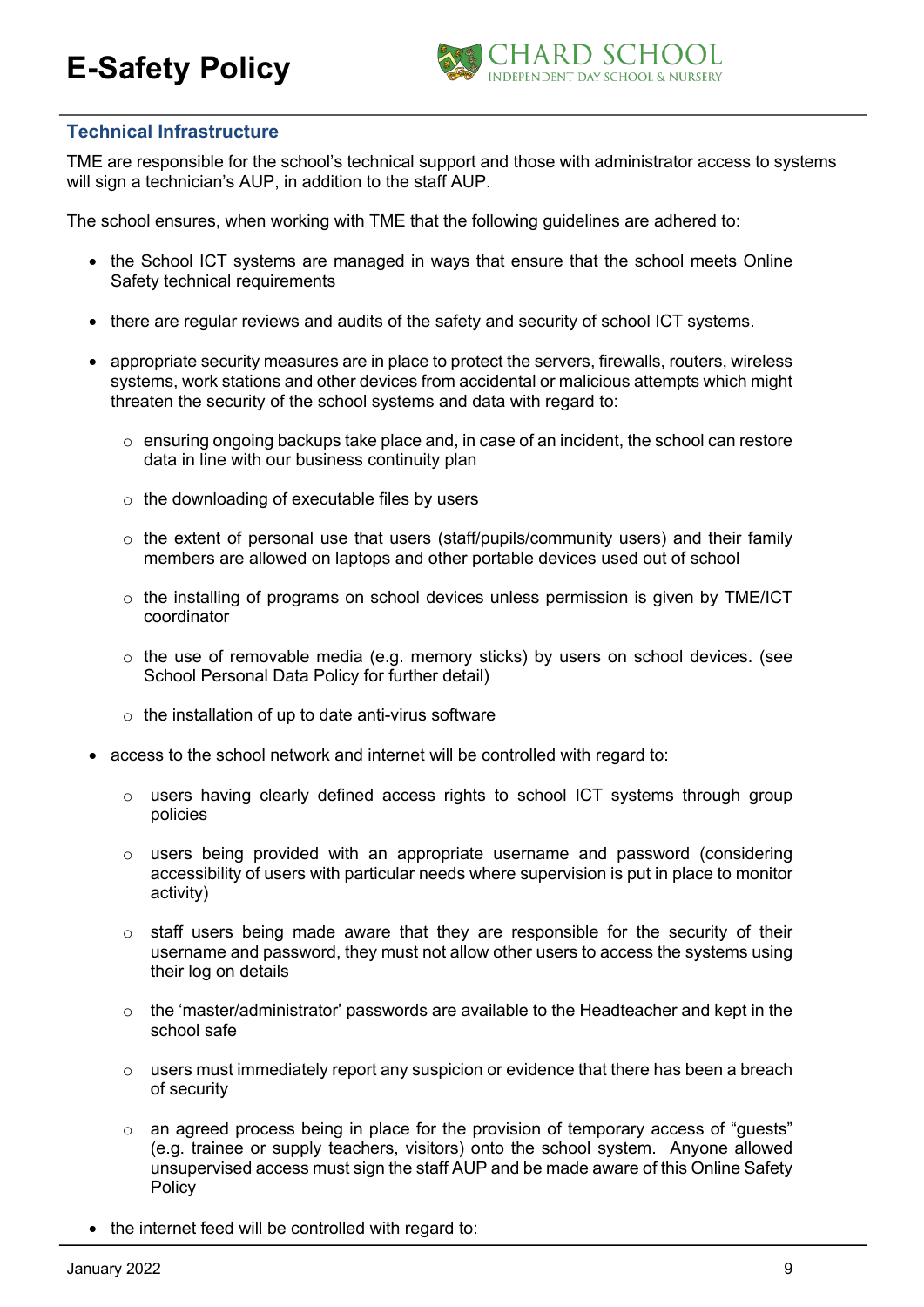

- $\circ$  the school's responsibility<sup>2</sup> to "ensure appropriate filters and appropriate monitoring systems are in place. Children should not be able to access harmful or inappropriate material from the school or colleges IT system" Keeping Children Safe 2021
- o Pre-Prep pupils' access will be supervised with access to specific and approved online materials
- o Prep pupils' will be supervised. Pupils will use age-appropriate search engines and online tools and activities
- o requests from staff for sites to be removed from the filtered list being approved by the Senior Leadership Team and logged<sup>3</sup>
- $\circ$  user based filtering used to provide differentiated access for staff and pupils
- o filtering issues being reported immediately
- the IT System of the school will be monitored with regard to:
	- o the school IT technical support regularly monitoring and recording the activity of users on the school IT systems
	- o Online Safety incidents being documented and reported immediately to the Designated Safeguarding Lead (DSL) who will arrange for these to be dealt with immediately in accordance with school policies

3

<sup>2</sup> https://www.saferinternet.org.uk/advice-centre/teachers-and-school-staff/appropriate-filtering-and-monitoring

https://staffonly.somerset.org.uk/sites/edtech/eSafety/Filter/Benefit%20Analysis%20request%20for%20unfiltering%20a% 20website.pdf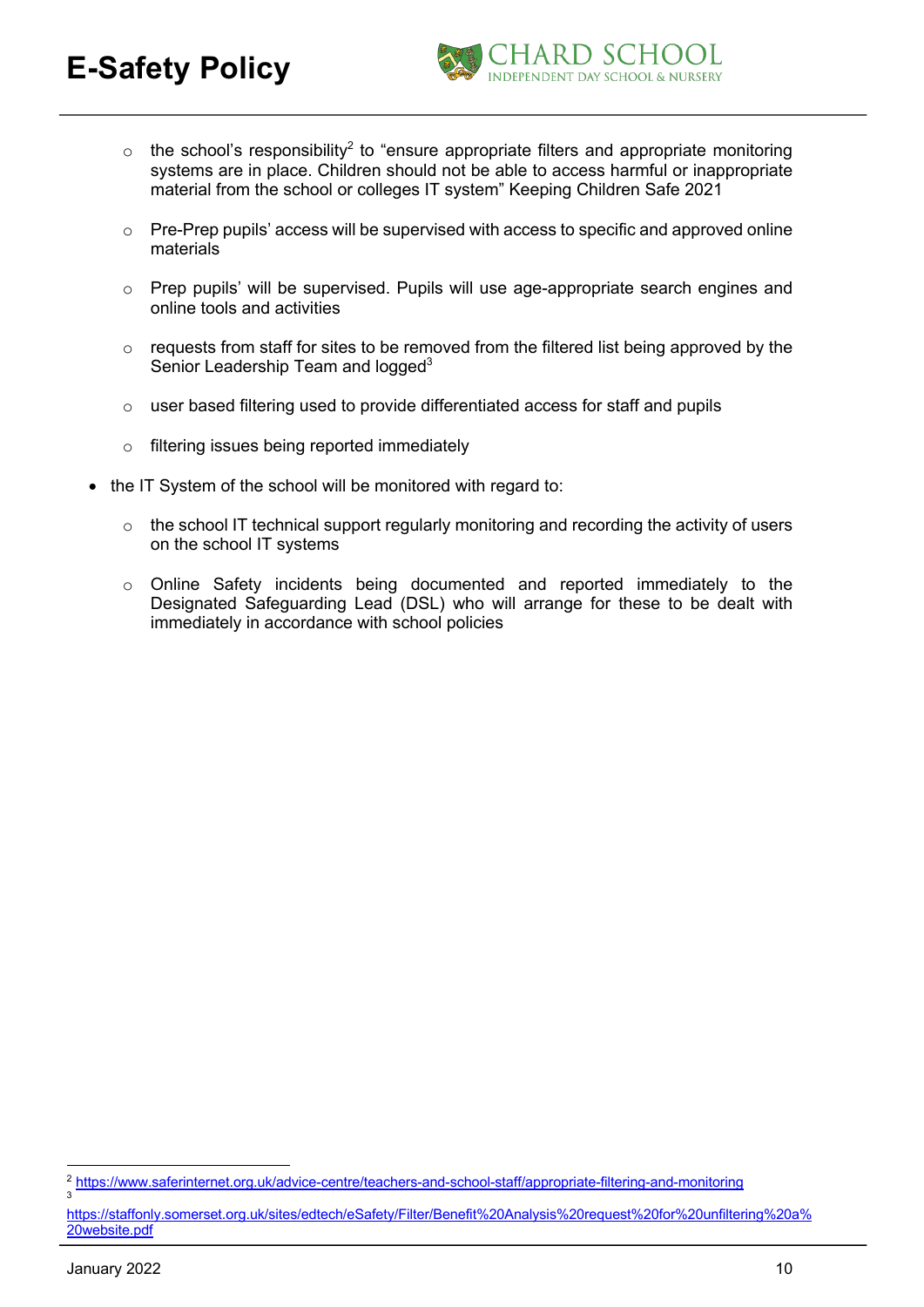

#### **Data Protection**

The school's Data Protection Policy provides full details of the requirements that are met in relation to Data Protection regulations.

The school will:

- at all times take care to ensure the safe keeping of personal and sensitive data, minimising the risk of its loss or misuse which must include regular back-ups and anti-virus protection updates
- use personal data only on secure password protected computers and other devices
- ensure that users are properly 'logged-off' at the end of any session in which they are accessing personal data
- provide staff with secure equipment/services to store or transfer data eg remote access, One Drive, SharePoint school portal, encryption and secure password protected devices
- remove data in line with the school's Data Retention Policy
- ensure that all staff are aware of the need to immediately report any loss of personal or sensitive data to the DSL
- complete a privacy impact assessment and check the terms and conditions of sites/apps used for learning purposes to ensure that any pupil personal data is being held securely

#### **Use of digital images and sound**

Photographs, video and sound recorded within school are used to support learning experiences across the curriculum, to share learning with parents and carers on our school's learning platform and to provide information about the school on the website. The school will:

- build a culture where permission is always sought before a photo is taken or video and sound are recorded; including encouraging pupils to seek permission from other pupils to take, use, share, publish or distribute images and sound
- ensure verifiable permission<sup>4</sup> from parents or carers is obtained before images, sound recordings or videos of pupils are electronically published on the school website, on social media or in the local press. The written consent, where pupils' images, video and sound are used for publicity purposes, is kept until the data is no longer in use
- when using digital images, staff educate pupils about the risks associated with the taking, use, sharing, publication and distribution of images including on social networking sites
- allow staff to take images, record video and sound to support educational aims, following the school policy regarding the sharing, distribution and publication of those. School equipment only is used. Personal equipment of staff is not allowed for this purpose

<sup>4</sup> https://staffonly.somerset.org.uk/sites/edtech/eSafety/Policies/Pupil\_images\_consent%20form.doc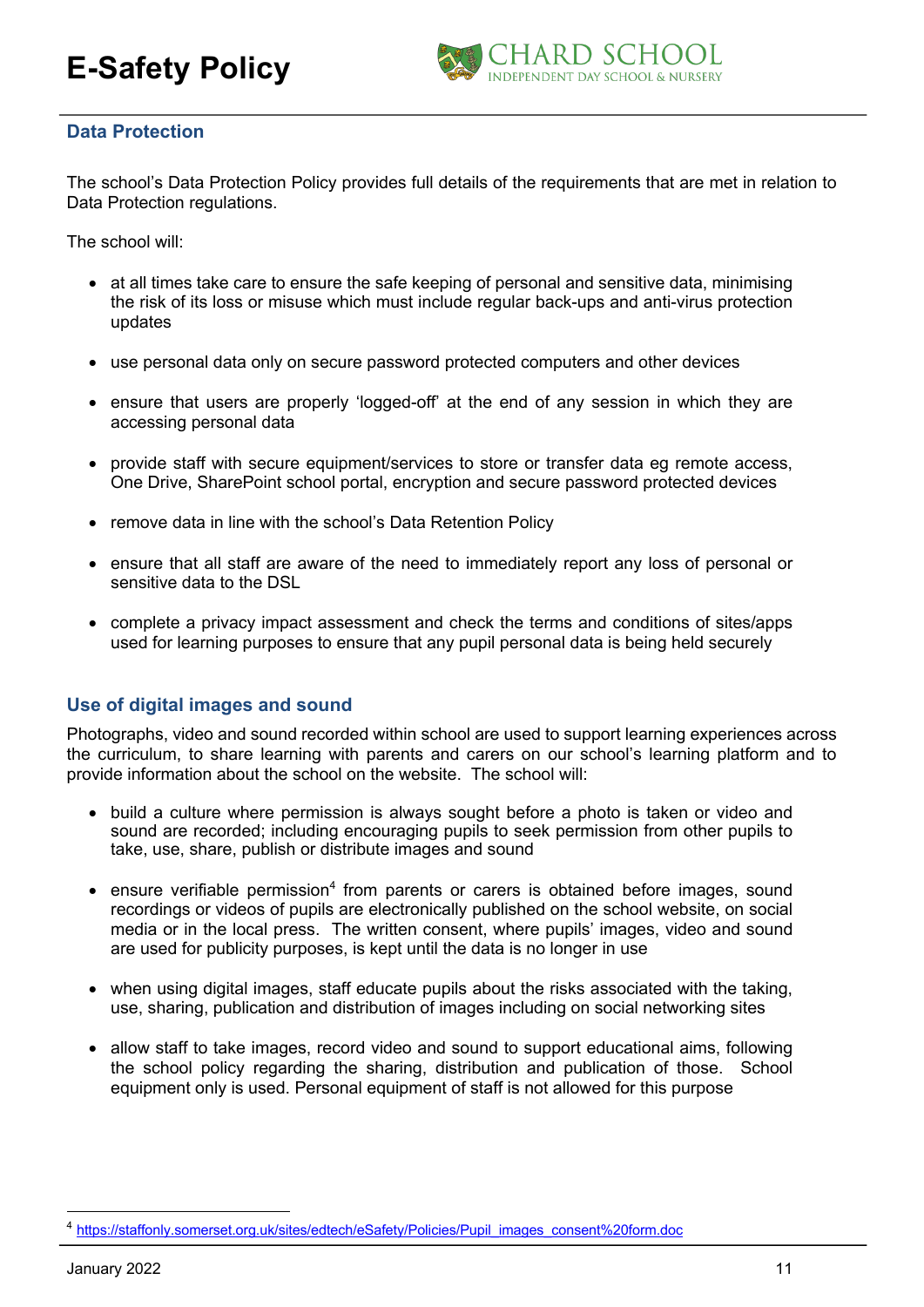

- make sure that images, sound or videos that include pupils will be selected carefully with their knowledge, taking care when taking digital/video images that pupils are appropriately dressed and are not participating in activities that might bring the individuals or the school into disrepute
- make adults and children aware of the risk that any published image, video and sound could be harvested, reused and repurposed
- ensure that pupils' full names will not be used anywhere on the school website, school blogs or within school branded social media, particularly in association with photographs
- not publish pupils' work without their permission and the permission of their parents or carers
- only hold digital/video images on school approved secure storage areas. There is an expectation that images and recordings are not retained longer than necessary and in line with the schools Data Retention Policy
- in accordance with guidance from the Information Commissioner's Office, parents/carers can take videos and digital images or sound recordings of their children at school events for their own personal use. It is made clear that, to respect everyone's privacy and in some cases protection, these are not to be published/made publicly available on social networking sites, nor should parents/carers comment on any activities involving other pupils in the digital/video images or in the sound recording. We ask parents/carers not to take digital/video images or record sound during an event if it is felt that it would spoil the experience for others. A statement is made before an event as to the expectations of the school
- make clear to professional photographers who are engaged to record any events or provide a service that they must work according to the terms of the settings Online Safety Policy and will sign an agreement which ensures compliance with the Data Protection regulations and that images will only be used for a specific purpose, subject to parental consent. Photographers will not have unsupervised access to children and young people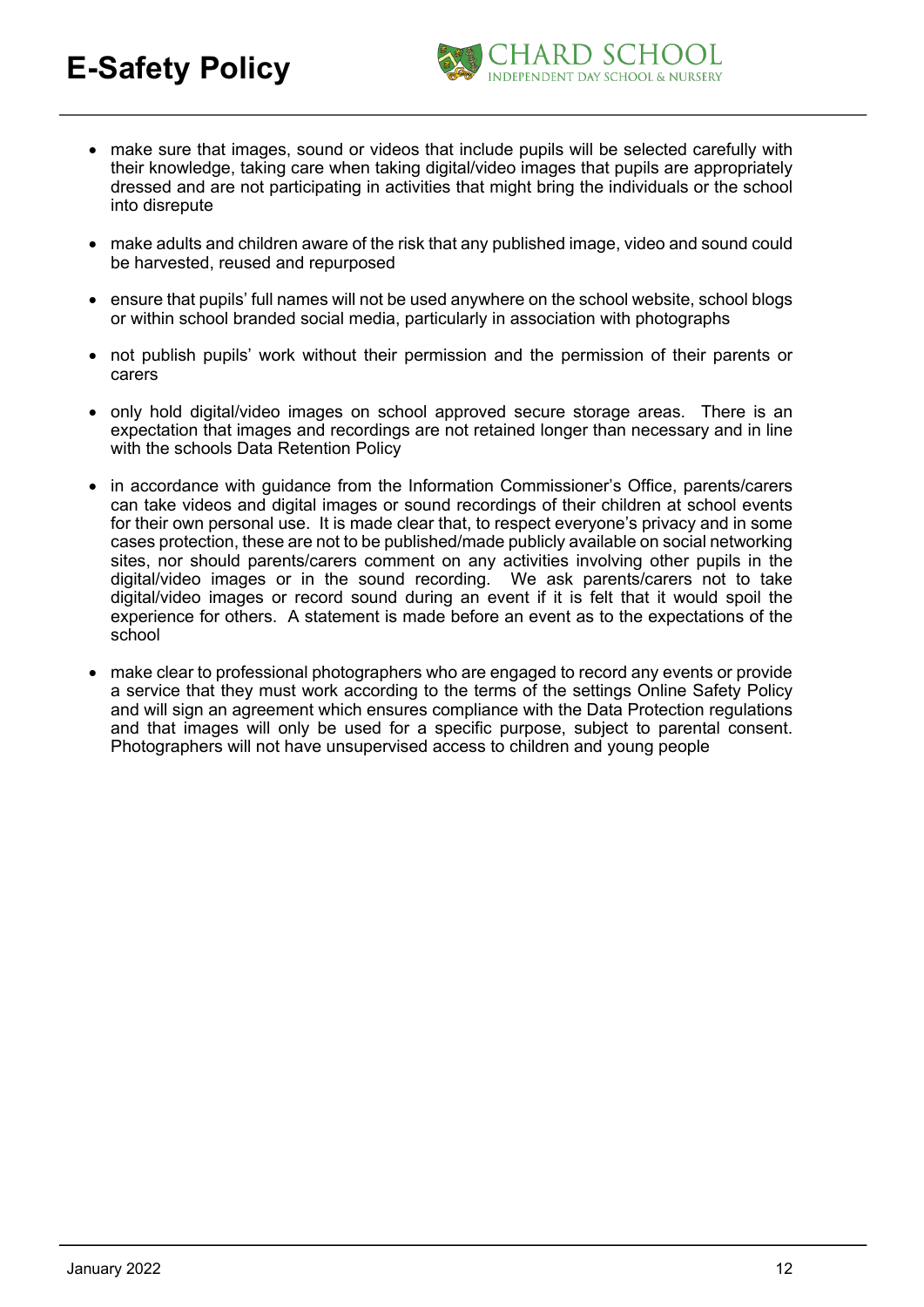

#### **Communication (including use of Mobile Devices and Social Media)**

A wide range of communications technologies increases effective administration and has the potential to enhance learning. The school will:

#### *with respect to email*

- ensure that the school uses a secure business email system for communication
- ensure that personal information is not sent via unsecure email
- ensure that governors use a secure email system
- ensure that any digital communication between staff and pupils or parents and carers is professional in tone and content
- make users aware that email communications will be monitored by the school
- inform users what to do if they receive an email that makes them feel uncomfortable, is offensive, threatening or bullying in nature
- teach pupils about email and other communication tools alongside online safety issues through the scheme of work and implementation of the AUP
- only publish official staff email addresses where this required
- protect the identities of multiple recipients by using bcc in emails

#### *with respect to social media e.g. YouTube, Facebook, Twitter, blogging and personal publishing*

- enable online learning opportunities to make use of age appropriate educationally focussed sites that will be moderated by the school
- control access to social media and social networking sites in school
- have a process to support staff who wish to use social media in the classroom to safely set up and run a class blog/Twitter/YouTube account to share learning experiences
- provide staff with the tools to risk assess sites before use and check the sites terms and conditions to ensure a) the site is age appropriate b) whether content can be shared by the site or others without additional consent being given
- ensure that any digital communication between staff and pupils or parents and carers is open, transparent and professional in tone and content
- discuss with staff the personal use of email, social networking, social media and personal publishing sites as part of staff induction, building an understanding of safe and professional behaviour in line with DfE advice<sup>5</sup>, being careful about subjects discussed online

<sup>&</sup>lt;sup>5</sup> DfE Cyberbullying Advice for headteachers

https://www.gov.uk/government/uploads/system/uploads/attachment\_data/file/374850/Cyberbullying\_Advice\_for\_Headte achers\_and\_School\_Staff\_121114.pdf and Teaching Standards 2012 https://www.gov.uk/government/publications/teachers-standards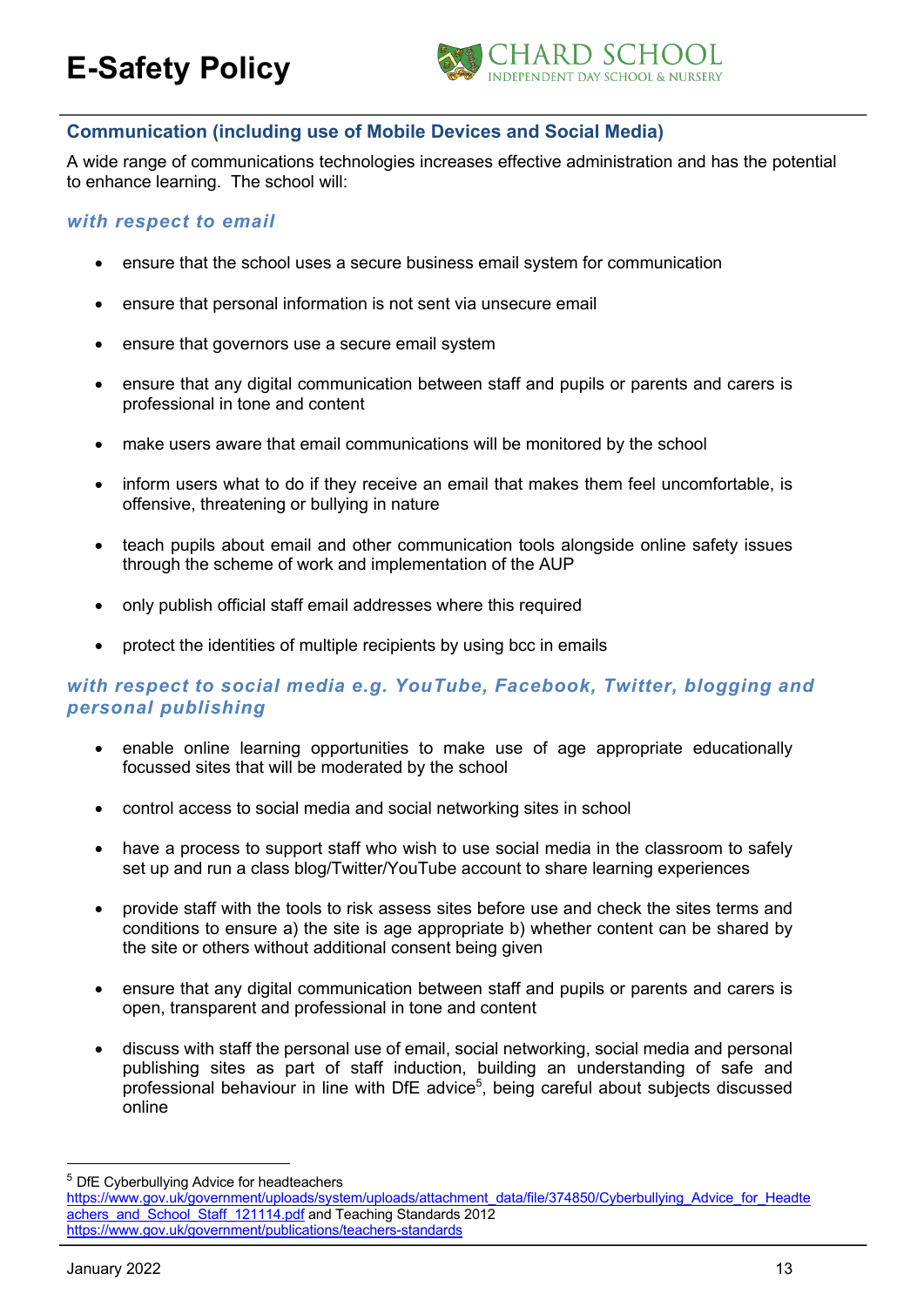

- staff are advised that no reference should be made to pupils, parents/carers or school staff on their personal social networking accounts
- register concerns (e.g. recording in Online Safety log) regarding pupils' inappropriate use of email, social networking, social media and personal publishing sites (in or out of school) and raise with their parents and carers, particularly when concerning pupils' underage use of sites
- support staff to deal with the consequences of hurtful or defamatory posts about them online
- inform the staff that in the case of a **Critical Incident** they should not make any comment on social media without the permission of the senior management team

#### *with respect to personal devices (including consideration of Keeping Children Safe 20216)*

- inform staff that personal mobile phones should only be used at break, lunchtimes and in restricted areas when they are not in contact with pupils, unless they have the permission of the Headteacher
- ensure that staff understand that the AUP will apply to the use of their own portable / wearable device for school purposes
- inform staff and visitors that they are not allowed to use personal devices to take photographs or video in school for any purpose without the express permission of the Senior Leadership Team
- check any use of a personal device for an education purpose (where permission has been given) only uses the school's internet connection on the school site
- remind all that personal devices should be password protected
- advise staff not to use their personal mobile phone to contact pupils, parents and carers
- provide a mobile phone for activities that require them
- challenge staff and visitors when there is suspected misuse of mobile phones or devices
- when pupils are allowed personal devices in school, they are used within the school's behaviour policy / code of conduct, and pupils understand they can be asked to account for their use
- use the right to collect and examine any pupil device that is suspected of containing offensive, abusive or illegal content or is suspected of causing issues on the school internet connection

The following table shows how the school considers the way these methods of communication should be used.

| Staff & other adults | Pupils |
|----------------------|--------|
|----------------------|--------|

<sup>6</sup>

https://assets.publishing.service.gov.uk/government/uploads/system/uploads/attachment\_data/file/707761/K eeping Children Safe in Education - September 2018.pdf page 93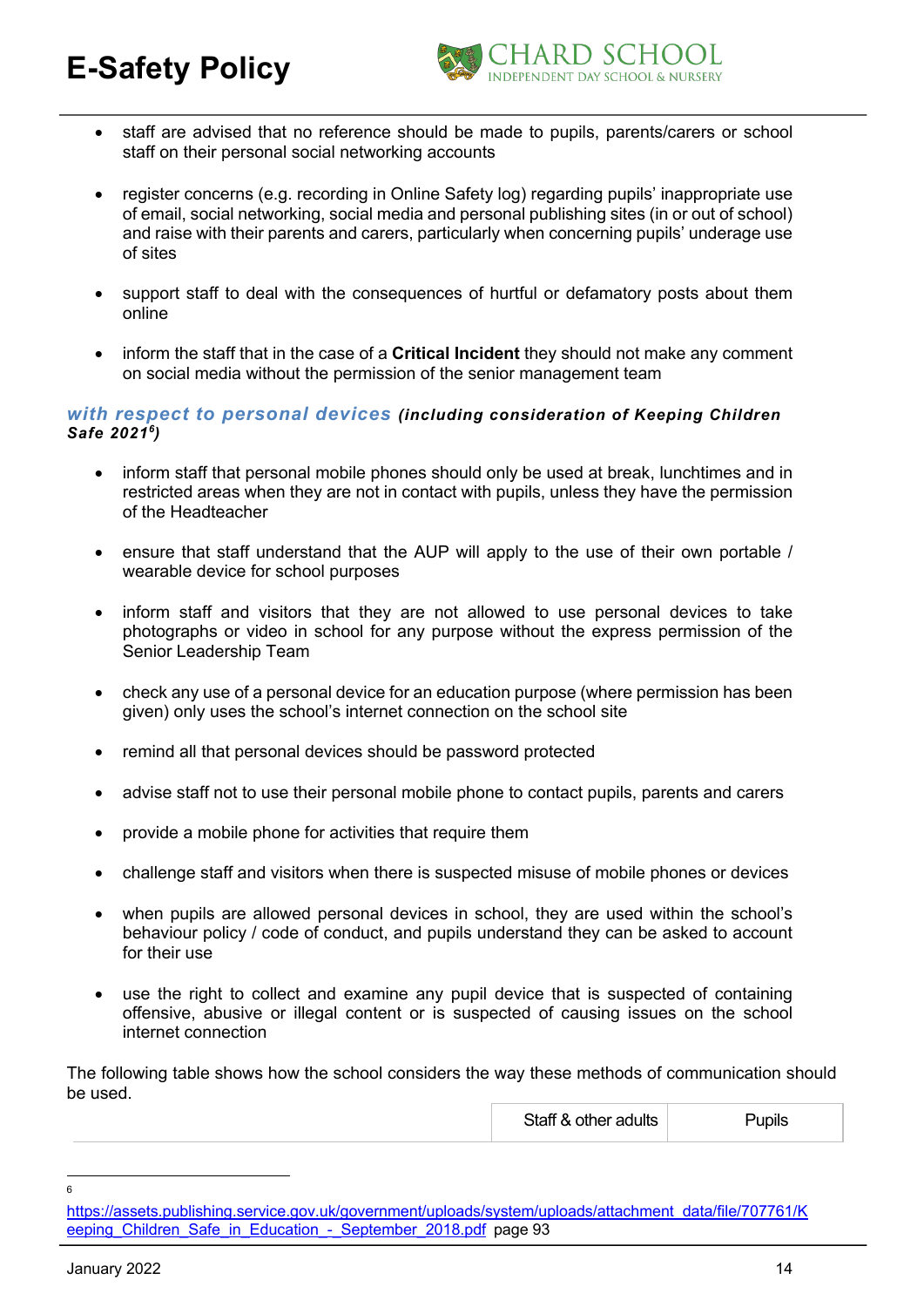

| <b>Communication Technologies</b>                                  | Allowed | Allowed at certain<br>times | Allowed for selecte<br>$\frac{1}{2}$ | Not allowed | Allowed | Allowed at certain<br>times | Allowed with staff<br>permission | Not allowed |
|--------------------------------------------------------------------|---------|-----------------------------|--------------------------------------|-------------|---------|-----------------------------|----------------------------------|-------------|
| Mobile phones/wearable technology in school                        |         | Y                           |                                      |             |         |                             |                                  | Y           |
| Use of mobile phones/wearable technology in lessons                |         |                             |                                      | Y           |         |                             |                                  | Y           |
| Use of mobile phones/wearable technology in social time            | Y       |                             |                                      |             |         |                             |                                  | Y           |
| Taking photos on mobile phones or other camera devices             |         |                             | Y                                    |             |         |                             |                                  | Y           |
| Use of personal devices including wearable technology              |         | Y                           |                                      |             |         |                             |                                  | Y           |
| Use of 'always on' voice activated technology                      |         |                             |                                      | Y           |         |                             |                                  | Y           |
| Use of personal email addresses in school, or on school<br>network |         | Y                           |                                      |             |         |                             |                                  | Y           |
| Use of school email for personal emails                            |         |                             |                                      | Y           |         |                             |                                  | Y           |
| Use of chat facilities, forums and closed groups in apps           |         |                             |                                      | Y           |         |                             |                                  | Y           |
| Use of messaging apps                                              |         | Y                           |                                      |             |         |                             |                                  | Y           |
| Use of social networking sites including live broadcasting         |         | Y                           |                                      |             |         |                             |                                  | Y           |
| Use of blogs                                                       |         | Y                           |                                      |             |         |                             |                                  | Y           |
| Use of Twitter                                                     |         | Y                           |                                      |             |         |                             |                                  | Y           |
| Use of video broadcasting e.g. YouTube                             |         | Υ                           |                                      |             |         |                             |                                  | Y           |

#### **Assessment of risk**

Methods to identify, assess and minimise risks will be reviewed regularly. As technology advances the school will examine and adjust the Online Safety Policy. Part of this consideration will include a risk assessment:

- looking at the educational benefit of the technology
- considering whether the technology has access to inappropriate material

The school provides appropriate filtering and monitoring as stated in this policy. However, due to the global and connected nature of internet content, it is not possible to guarantee that access to unsuitable material will never occur via a school device.

All users need to be reminded that the use of computer systems, without permission or for inappropriate purposes, could constitute a criminal offence under the Computer Misuse Act 1990 and breaches will be reported to Police.

#### **Reporting and Response to incidents**

The school will follow Somerset's incident flowchart to respond to illegal and inappropriate incidents as listed in those publications. More than one member of staff (at least one should be a senior leader) will be involved in this process and the same designated computer will be used for the duration of any investigation. All sites and content checked will be recorded and screen shots, signed and dated, will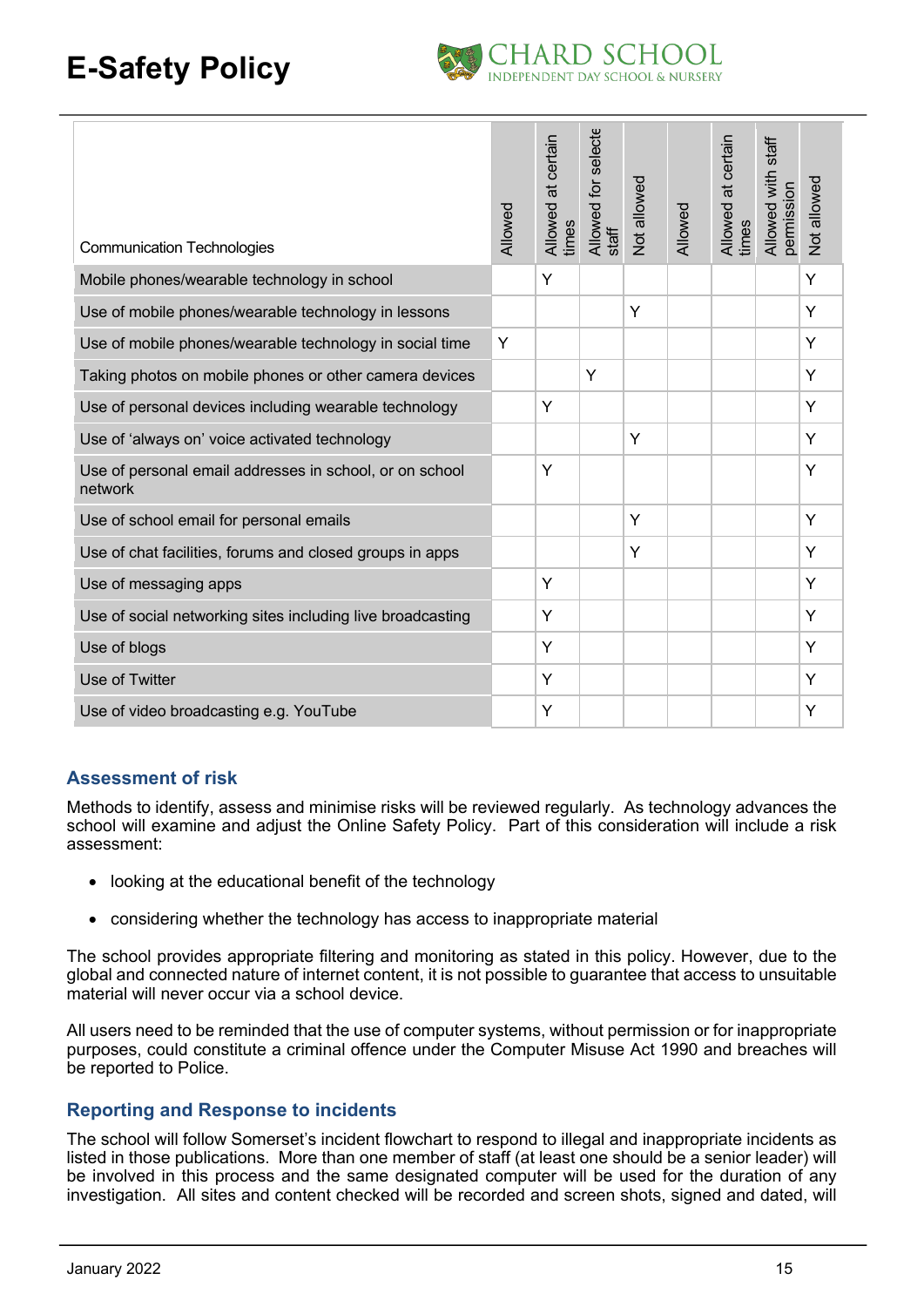

be kept where this is appropriate. Should content being reviewed include images of child abuse, the investigation will be referred to the Police immediately.

- All members of the school community will be informed about the procedure for reporting Online Safety concerns (such as breaches of filtering, online bullying, extremism, radicalisation, illegal content)
- Staff will record incidents in the appropriate concerns log. All reported incidents will be dealt with and actions recorded
- The Designated Safeguarding Lead (DSL) will be informed of any Online Safety incidents involving child protection concerns, which will then be escalated in accordance with school procedures
- The school will manage Online Safety incidents in accordance with the School Behaviour Policy where appropriate
- The school will inform parents and carers of any incidents or concerns in accordance with school procedures
- After any investigations are completed, the school will debrief, identify lessons learnt and implement any changes required
- Where there is cause for concern or fear that illegal activity has taken place or is taking place then the school will contact Somerset Children Safeguarding Team and escalate the concern to the police
- If the school is unsure how to proceed with any incidents of concern, then the incident may be escalated to the Education Safeguarding Advisor or Local Authority Designated Officer (LADO).

**The police will be informed where users** visit internet sites, make, post, download, upload, data transfer, communicate or pass on, material, remarks, proposals or comments that contain or relate to:

- child sexual abuse images
- promotion or conduct of illegal acts, under the child protection, obscenity, computer misuse and fraud legislation
- adult material that potentially breaches the Obscene Publications Act in the UK
- criminally racist or terrorist material, verbally abusive or threatening material information which is false and known or believed by the sender to be false

#### **Sanctions and Disciplinary proceedings**

Sanctions and disciplinary procedures may be taken where users visit internet sites, make, post, download, upload, data transfer, communicate or pass on, material, remarks, proposals or comments that contain or relate to (unless this is part of an investigation (p 17):

• child sexual abuse images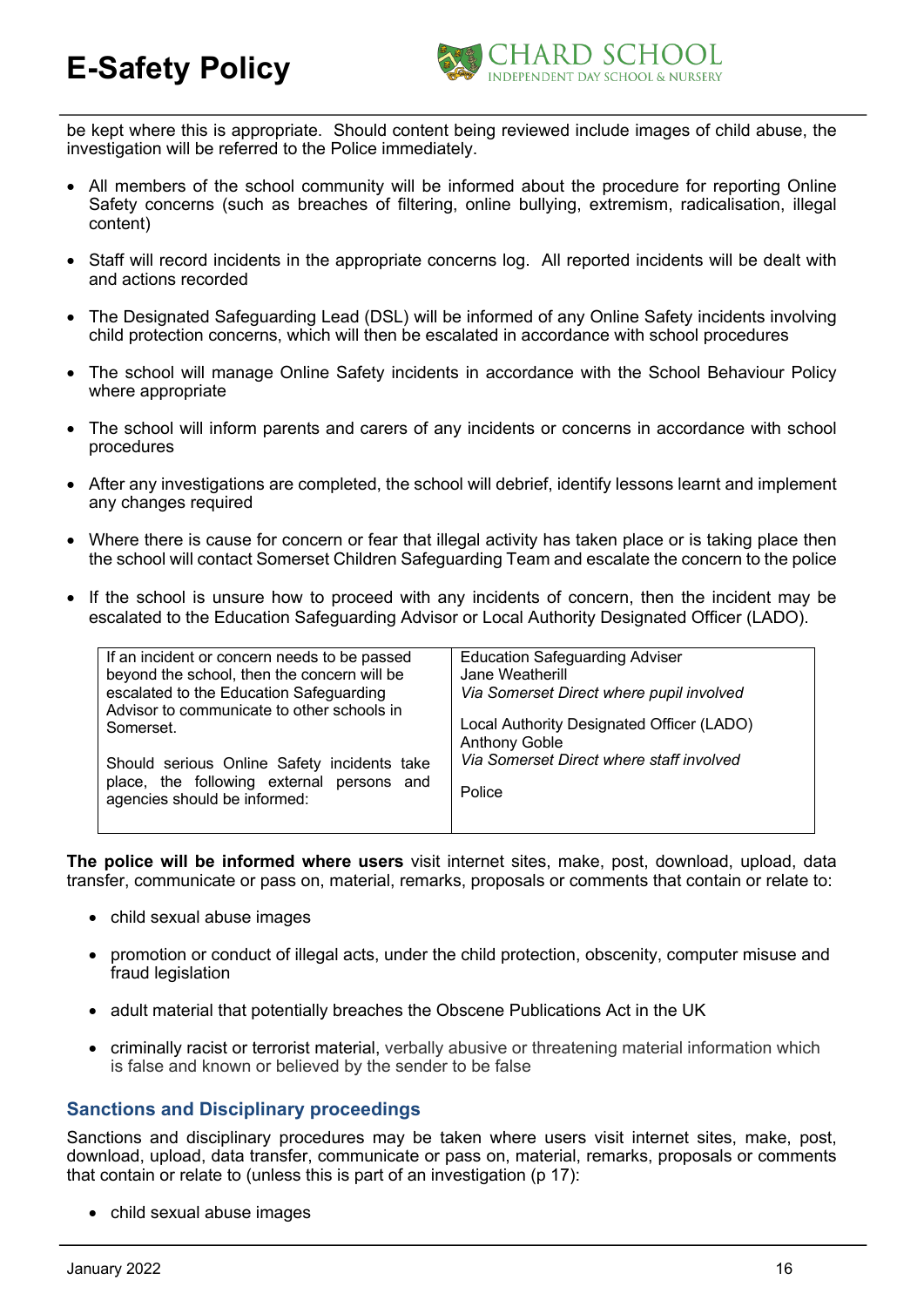

- grooming, incitement, arrangement or facilitation of sexual acts against children Contrary to the Sexual Offences Act 2003.
- pornography, adult or mature content
- promotion of any kind of discrimination, racial or religious hatred
- personal gambling or betting
- personal use of auction sites
- any site engaging in or encouraging illegal activity including radicalisation and terrorism
- threatening behaviour, including promotion of physical violence or mental harm
- any other information which may be offensive to colleagues or breaches the integrity of the ethos of the school or brings the school into disrepute
- using school systems to run a private business
- use systems, applications, websites or other mechanisms that bypass the filtering or other safeguards employed by the school
- uploading, downloading or transmitting commercial software or any copyrighted materials belonging to third parties, without the necessary licensing permissions
- revealing or publicising confidential or proprietary information (e.g. financial or personal information, databases, computer or network access codes and passwords)
- creating or propagating computer viruses or other harmful files
- carrying out sustained or instantaneous high-volume network traffic (downloading or uploading files) that causes network congestion and hinders others in their use of the internet

In addition, the following indicates school policy on these uses of the internet:

|                                   | Acceptable | Acceptable at<br>certain times | Acceptable for<br>nominated users | Unacceptable |
|-----------------------------------|------------|--------------------------------|-----------------------------------|--------------|
| Online gaming (educational)       |            |                                | v                                 |              |
| Online gaming (non-educational)   |            |                                |                                   |              |
| Online gambling                   |            |                                |                                   |              |
| Online shopping / commerce        |            |                                | ν                                 |              |
| File sharing (using p2p networks) |            |                                | v                                 |              |

#### **Sanctions: Pupils**

The 2011 Education Act increased powers with regard to the searching for and of electronic devices and the deletion of data. These are applied through the school's Behaviour Policy.

Schools should populate the grid below marking appropriate possible sanctions. Incidents will have unique contexts and may need different levels of sanctions especially in relation to their type and severity. Therefore, ticks may appear in more than one column.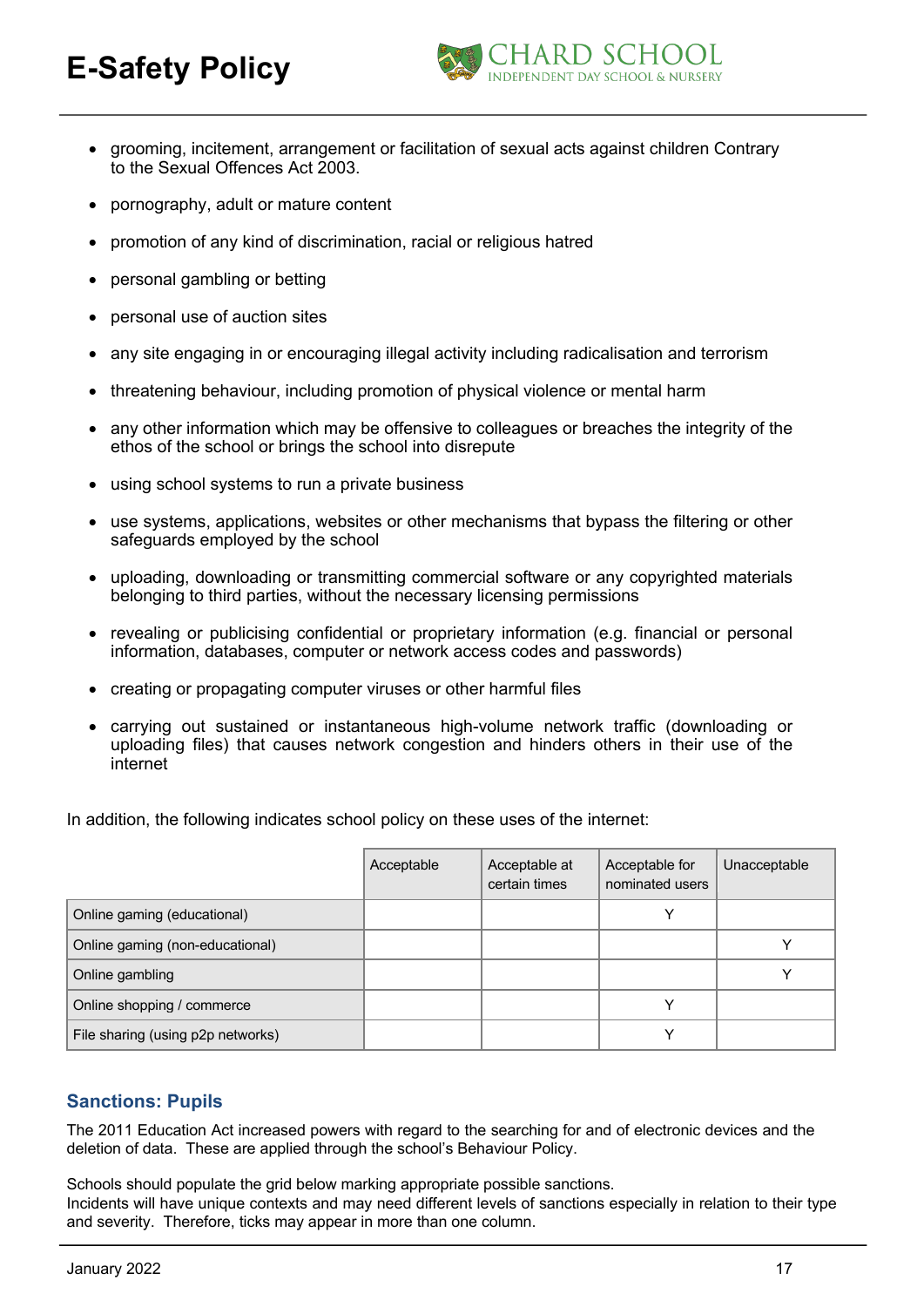

The ticks in place are actions which must be followed.

| Incidents                                                                                                                                                          | Refer to class teacher / tutor | Refer to Head of Department / Hea<br>of Year / other | Refer to Headteacher | Refer to Police | Refer to technical support staff for<br>action re filtering / security etc | Inform parents / carers | Removal of network /internet acces<br>rights | Warning | Further sanction eg detention /<br>exclusion |
|--------------------------------------------------------------------------------------------------------------------------------------------------------------------|--------------------------------|------------------------------------------------------|----------------------|-----------------|----------------------------------------------------------------------------|-------------------------|----------------------------------------------|---------|----------------------------------------------|
| Deliberately accessing or trying to access material that could be<br>considered illegal (see list in earlier section on unsuitable /<br>inappropriate activities). |                                |                                                      |                      |                 |                                                                            |                         |                                              |         |                                              |
| Unauthorised use of non-educational sites during lessons                                                                                                           |                                |                                                      |                      |                 |                                                                            |                         |                                              |         |                                              |
| Unauthorised use of mobile phone / wearable technology /<br>personal tablet                                                                                        |                                |                                                      |                      |                 |                                                                            |                         |                                              |         |                                              |
| Unauthorised use of social networking / instant messaging /<br>personal email                                                                                      |                                |                                                      |                      |                 |                                                                            |                         |                                              |         |                                              |
| Unauthorised downloading or uploading of files                                                                                                                     |                                |                                                      |                      |                 |                                                                            |                         |                                              |         |                                              |
| Allowing others to access school network by sharing username<br>and passwords                                                                                      |                                |                                                      |                      |                 |                                                                            |                         |                                              |         |                                              |
| Attempting to access or accessing the school network, using<br>another pupil's account                                                                             |                                |                                                      |                      |                 |                                                                            |                         |                                              |         |                                              |
| Attempting to access or accessing the school network, using the<br>account of a member of staff                                                                    |                                |                                                      |                      |                 |                                                                            |                         |                                              |         |                                              |
| Corrupting or destroying the data of other users                                                                                                                   |                                |                                                      |                      |                 |                                                                            |                         |                                              |         |                                              |
| Sending an email, text, instant message, tweet or post that is<br>regarded as offensive, harassment or of a bullying nature                                        |                                |                                                      |                      |                 |                                                                            |                         |                                              |         |                                              |
| Continued infringements of the above, following previous<br>warnings or sanctions                                                                                  |                                |                                                      |                      |                 |                                                                            |                         |                                              |         |                                              |
| Actions which could bring the school into disrepute or breach the<br>integrity of the ethos of the school                                                          |                                |                                                      |                      |                 |                                                                            |                         |                                              |         |                                              |
| Using proxy sites or other means to subvert the school's filtering<br>system                                                                                       |                                |                                                      |                      |                 |                                                                            |                         |                                              |         |                                              |
| Accidentally accessing offensive or pornographic material and<br>failing to report the incident                                                                    |                                |                                                      |                      |                 |                                                                            |                         |                                              |         |                                              |
| Deliberately accessing or trying to access offensive, pornographic<br>or extremist material                                                                        |                                |                                                      |                      |                 |                                                                            |                         |                                              |         |                                              |
| Receipt or transmission of material that infringes the copyright of<br>another person or infringes the Data Protection Act                                         |                                |                                                      |                      |                 |                                                                            |                         |                                              |         |                                              |